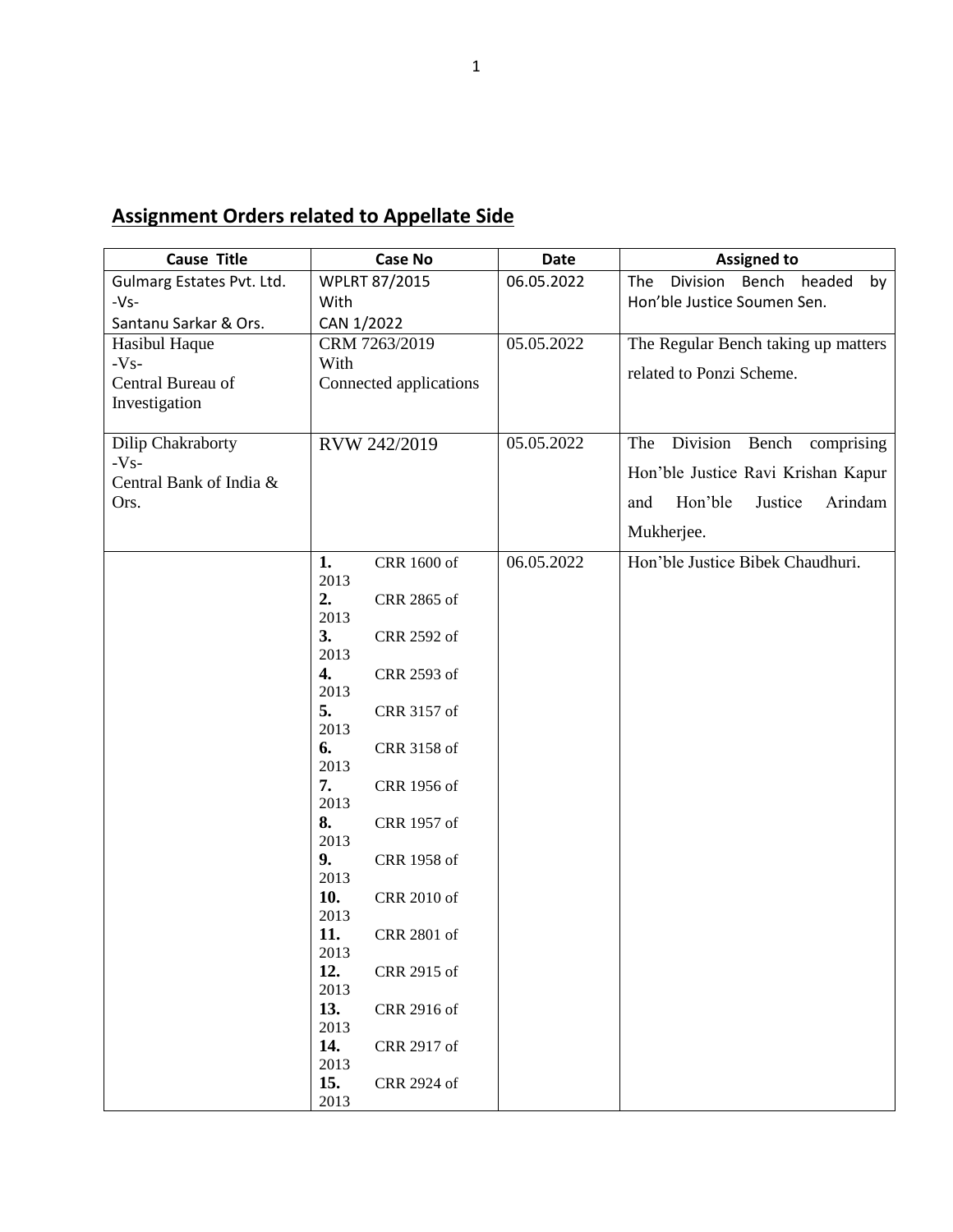| 16.         | CRR 2925 of |  |
|-------------|-------------|--|
| 2013        |             |  |
| 17.<br>2013 | CRR 2926 of |  |
| 18.         | CRR 2927 of |  |
| 2013        |             |  |
| 19.         | CRR 2928 of |  |
| 2013        |             |  |
| 20.         | CRR 2929 of |  |
| 2013        |             |  |
| 21.         | CRR 2930 of |  |
| 2013        |             |  |
| 22.         | CRR 2931 of |  |
| 2013        |             |  |
| 23.         | CRR 2932 of |  |
| 2013        |             |  |
| 24.<br>2013 | CRR 2947 of |  |
| 25.         | CRR 2955 of |  |
| 2013        |             |  |
| 26.         | CRR 2956 of |  |
| 2013        |             |  |
| 27.         | CRR 2957 of |  |
| 2013        |             |  |
| 28.         | CRR 3032 of |  |
| 2013        |             |  |
| 29.         | CRR 3059 of |  |
| 2013        |             |  |
| 30.<br>2013 | CRR 3061 of |  |
| 31.         | CRR 3063 of |  |
| 2013        |             |  |
| 32.         | CRR 3066 of |  |
| 2013        |             |  |
| 33.         | CRR 3068 of |  |
| 2013        |             |  |
| 34.         | CRR 3069 of |  |
| 2013        |             |  |
| 35.         | CRR 3126 of |  |
| 2013        |             |  |
| 36.<br>2013 | CRR 2525 of |  |
| 37.         | CRR 2526 of |  |
| 2013        |             |  |
| 38.         | CRR 3646 of |  |
| 2014        |             |  |
| 39.         | CRR 3002 of |  |
| 2013        |             |  |
|             |             |  |